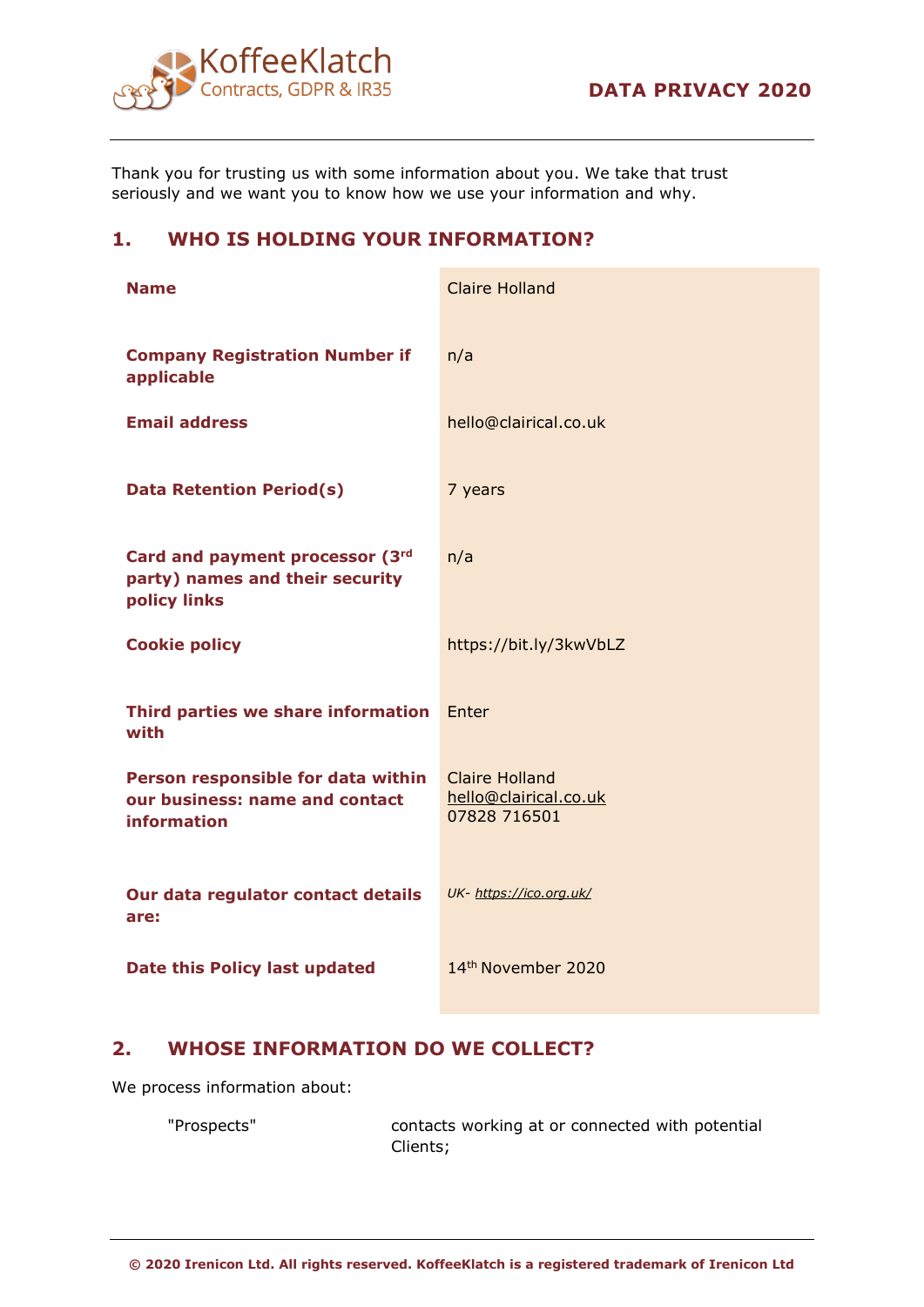

| "Clients"                 | who have bought goods or services from us, and<br>"Client Contacts" who are individuals employed by or<br>contracted to Clients;                    |
|---------------------------|-----------------------------------------------------------------------------------------------------------------------------------------------------|
| "Suppliers", "Associates" | suppliers or potential suppliers of goods or services<br>to us;                                                                                     |
| "Affiliates/Referrers"    | who have signed up to our affiliate scheme or who<br>have referred Prospects to us.                                                                 |
| "Employees"               | Our employees if we have any. Employees should<br>refer for data privacy information relating to their<br>own data to their contract of employment. |

# **3. OUR POLICY**

We promise respectful treatment of the personal information of everyone we have contact with.  We want it to be simple and clear.

This Policy explains how we do that – when and why we collect information, how we use it, the situations when other people can see or use it, and how we keep it secure.

But just to set the scene in case you don't want to read through all the details just now, we can be clear up front.

We don't sell, rent or trade email lists with anyone else.

We've split this Policy into sections, depending on who you are.

Section A is for everyone and includes information about cookies on our websites.

Section B is for you if you are or work for a business prospect.

If you are a Client or a Client Contact, Section C is for you.

Section D is for you if we have information about you purely because we are providing services to a Client.

And if you're a supplier, associate or Affiliate/Referrer, Section E is for you.

#### **SECTION A: FOR EVERYONE**

Whoever you are, our intention is to use your information to make things work smoothly for you in your experience of dealing with us. If that's not how it turns out for you, please make sure to contact us. It's best to put things in writing, which you can do by emailing the address above.

We keep this Policy under regular review, and we may revise it as time goes on. Please check back here from time to time to make sure you've got the latest information.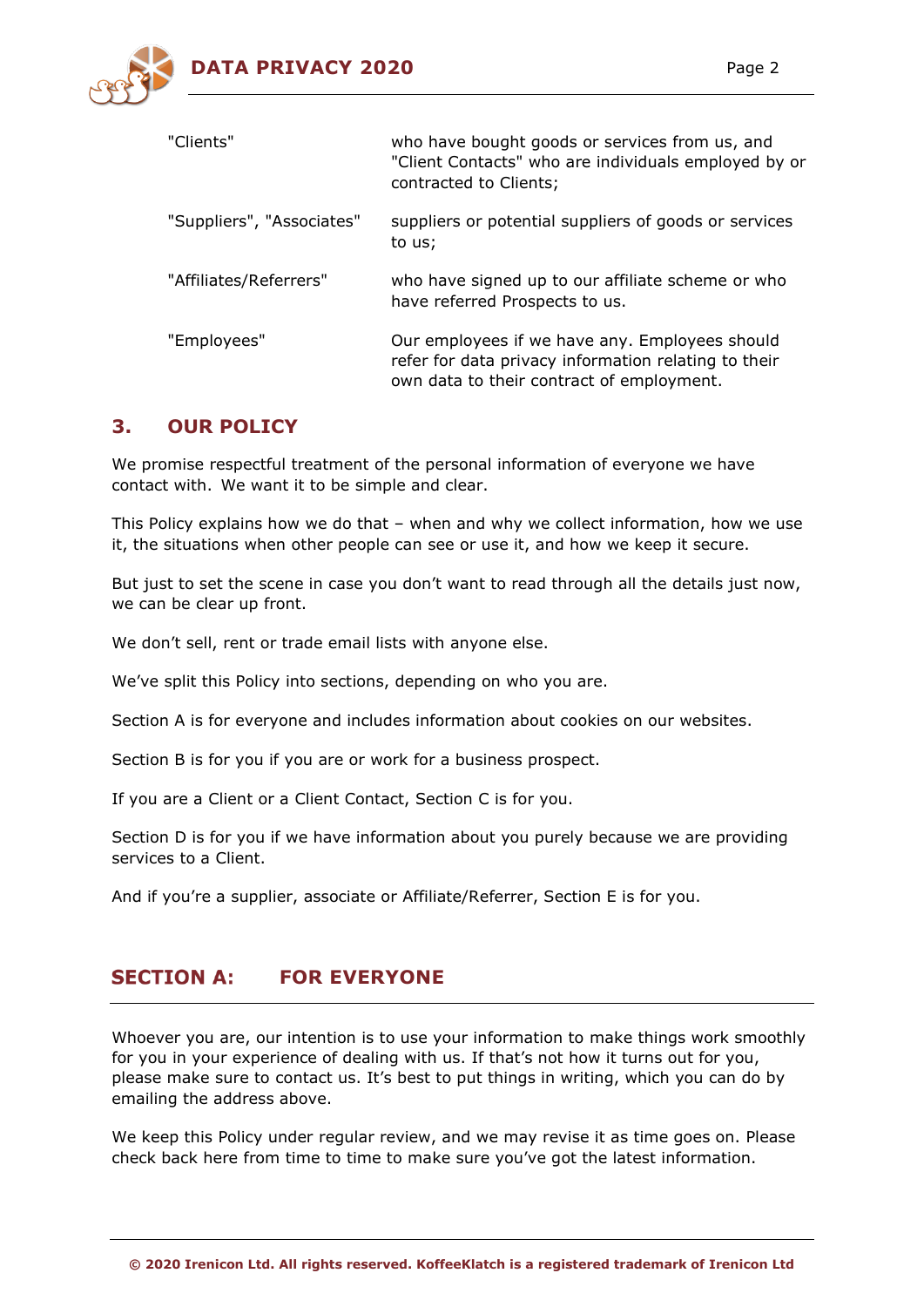

## **A.1. OUR GENERAL APPROACH TO PERSONAL DATA**

We're committed to protecting your privacy and honouring your legal rights to control how we use your personal data.

We only collect and use personal data when we need to

- because you have asked us to do something (for example, send you newsletters);
- so that we can reply to queries or complaints;
- to develop and manage our business relationships;
- to help grow our business and fulfil our contracts;
- to provide services to clients;
- to calculate payments to associates or Affiliates/Referrers;
- to meet our legal obligations.

We try to make sure the information we hold is accurate and up to date and is no more than we need to have.

# **A.2. CATEGORIES OF DATA**

The types of information that we will be processing depend on the nature of our relationship with you.

We may process information about you that you have yourself provided to us or published generally on the internet through social media or on other websites.

In all cases, we will have what identifying and communication information that is relevant and that we can sensibly obtain: that is, your name, email address, employer or business name, job title or position, contact address, social media addresses, and we may also capture some of the information published by you in your social media output to the extent that it may be relevant to our interactions.

If you are or work for a prospect, we will aim to obtain and process information that is relevant to our building a business relationship with you and doing business together, which may relate to your business and your personal interests.

If you are or work for a customer or supplier, we will also keep records of our interactions, the work we have done for you or commissioned from you, the progress of work, and financial and accounting records.

If we are processing information about you purely because we are providing services to others, please see Section D below.  Please note that your rights may be subject to applicable exemptions.

If you have any questions or concerns about our use of your information, or how we have responded to any request about your personal data, please take it up in the first instance by emailing us at the above address.

If we can't sort it out, the official authority contact details are set out in the form above, and you can raise your concerns with them.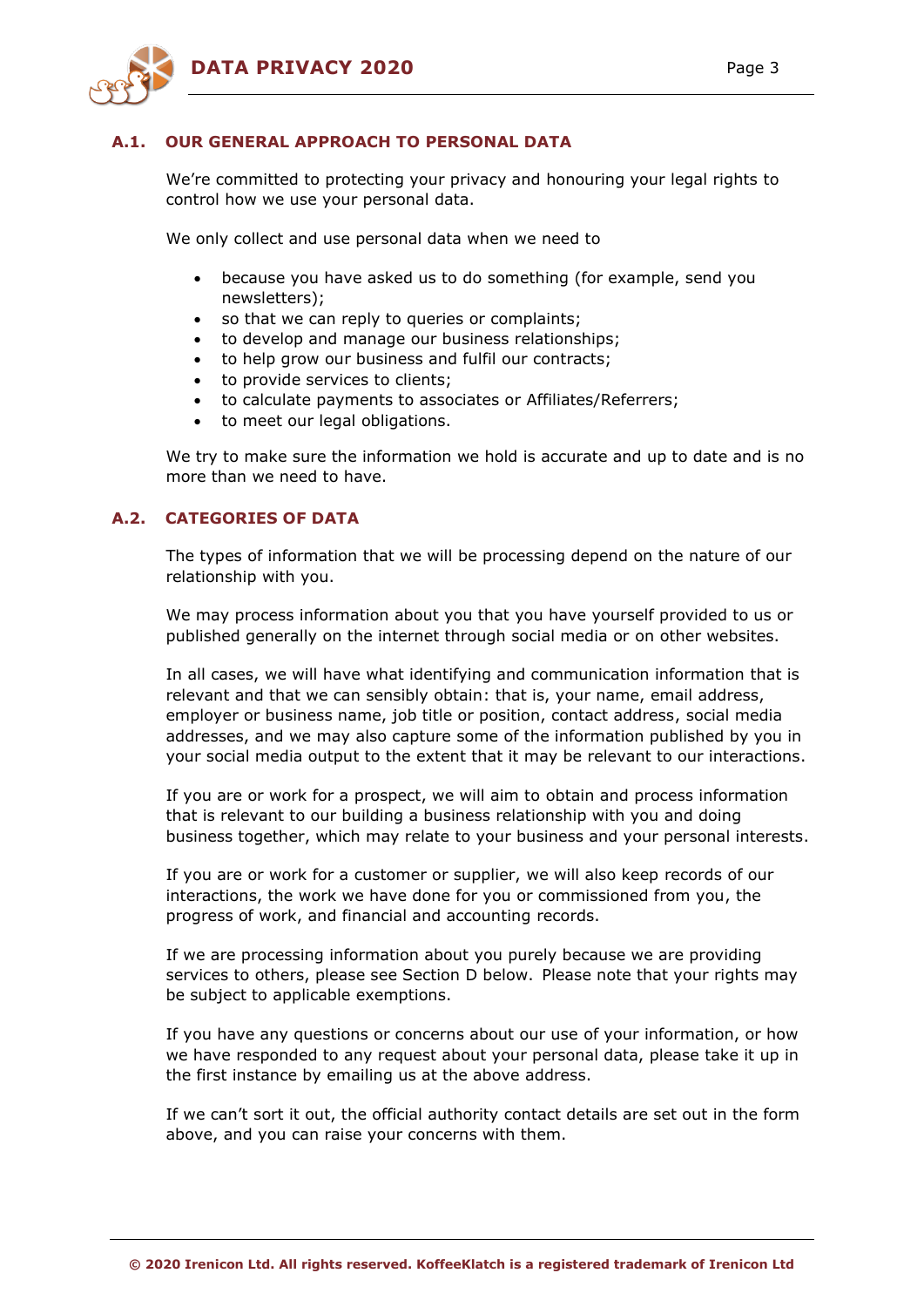

# **4. DOWNLOADS, NEWSLETTERS AND SERVICES**

We monitor who opens what in our newsletter lists, and pre-set sequences of information we send you. We do this, so we can see if content is popular and generate more of it, or if it is not read.

There may be sub-routines that trigger if you click on links or articles. These are designed to offer you more information about things you are interested in.

You can unsubscribe from these sequences at any time.

Existing Clients may receive emails about specific offers relating to things you have already purchased. You can unsubscribe from these at any time.

We use automations (little sequences of emails that start when you ask for something in particular) to send you the information you asked for, to send you products you have bought and to administer services you have subscribed to.  A lot of our onboarding for new products is by emails that send you hints and tips and little videos on 'how to'.   You can unsubscribe from these at any time, but they don't go on for that long and you might want to wait for all the information as most people find it useful.

We monitor who reads our mailing and automations, how many times, and which links you choose to use and read. We use this information to increase the content's level of interest and help us improve what we send.  You can remove your information from this monitoring by disabling cookies on your website browser before opening emails from us. From time to time, we contact individual email newsletter subscribers, but it is extremely rare.

We use anonymised data about you from time to time to target advertising campaigns based on profiling the sort of person who wants to receive information from us.

We ask our own sales and marketing people (both internal and external) to contact Prospects from time to time.   This is normally because you have requested a call, or because we are actively trying to let you know about something you may benefit from. 

We are not a hard sell or cold calling based organisation but prefer to build longterm relationships with satisfied and relaxed clients.

## **A.1. SOCIAL MEDIA**

We have an active presence on social media. If you are using social media they are holding and using your information in accordance with their data privacy policy.

If you 'like' any of our posts or 'follow' us or contact us on social media we keep a record of that. Your replies to us, messages you send us, and your other activity linked to our posts may be seen by members of our staff and by our associates.  Our contracts with them hold them to high standards of protecting your information.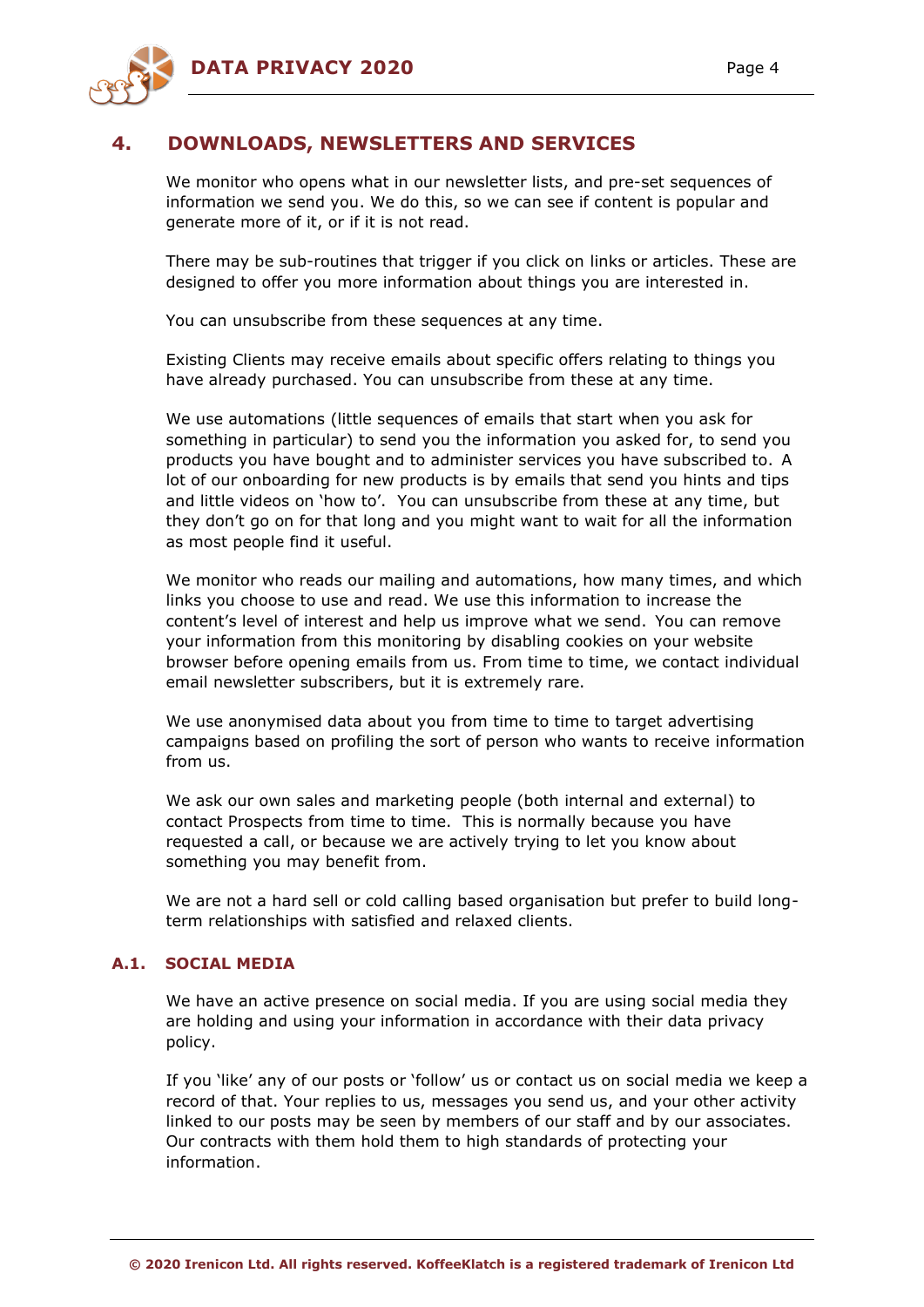

### **A.2. NO SALE OR EXCHANGE OF YOUR DATA**

We do not sell or exchange your personal data with organisations who may want to sell you something or use your data for research or other purposes.

### **A.3. DATA LOCATION AND PLATFORMS**

Like most small businesses, we do not have any tailor-made software – we use mainstream packages for everything from our Client records, to email, to accounting.

This means that some of your data may be held in the EEA, and some may be held in services in the USA (with suitable data privacy shields) or elsewhere. We have picked mainstream suppliers with appropriate security standards.

### **A.4. WE MAY SHARE SOME OF YOUR DATA WITH THESE PEOPLE**

We have an outsourced support team for our own business which may include Virtual Assistants, Web Designers, IT support, Sales and Marketing, Accounting and more. They have limited access to your data, where the service they provide to us means they need it.

For example, if our IT support wants to check the functionality of a laptop or back up, they may need temporary access to information that may include something about you.

For example, if we invoice you, our Accountant needs to process the information in the invoice.

Our team use our software to access any data they need.  We do not permit copying or sharing by the team and actively monitor for any potential breaches.

Your information/advice is held in the strictest confidence. Our team are all contracted to strict confidentiality clauses.

We restrict who can export or download data that is held to a limited number of individuals who are authorised to back up data.

If you want to know who is on our team, please email and ask us.

### **A.5. HOW LONG DO WE KEEP YOUR DATA FOR?**

Your information will be kept for the length of time set out in our retention period (see Section 1, Table, above).

If you subscribed to a newsletter or updates list, you will remain on the list(s) you joined until you unsubscribe from that list.

# **A.6. WANT TO SEE WHAT WE HOLD ON YOU?**

If you want to know what information we have about you (if any) email the address above and give us your name, email address(es). We may require you to confirm your identity before proceeding.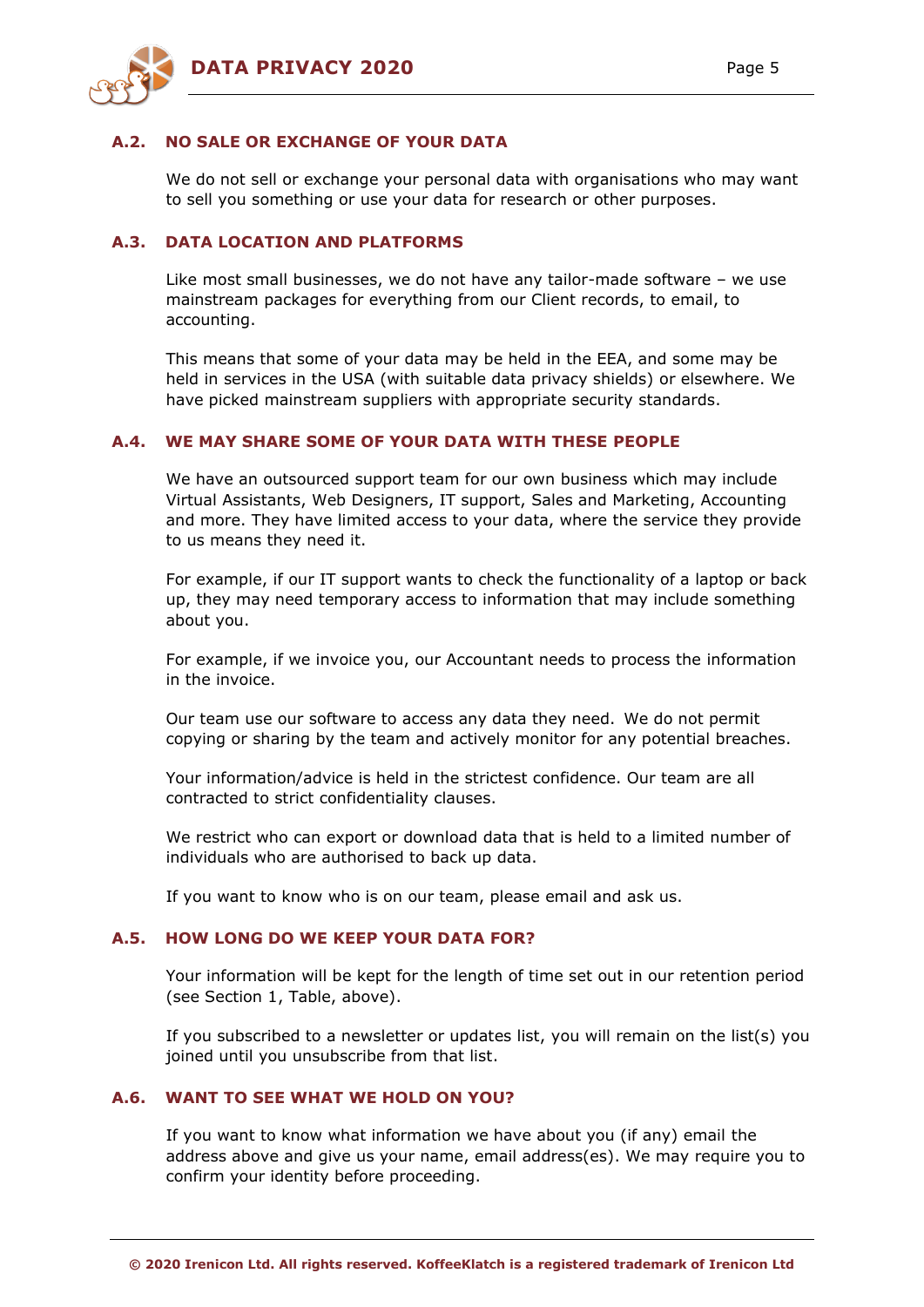

Provided we can legitimately disclose the information to you (see Section D), we will happily do a search and send you screenshots of what we have.

# **A.7. WHAT ARE YOUR RIGHTS**

You have the right to know what information we are collecting on you, and to amend it if it is inaccurate.

If you feel for some reason we have information we should not be keeping, or it is out of date or otherwise wrong, please let us know and we will take appropriate action.

Most of the information we hold is not based on your individual consent but is based on our needing the information to run our business and provide our products and services.

You have a "right to be forgotten" - but that does have some legal limits to it. If you want us to remove information about you, let us know. If you have been a Client, we may not be able to remove all data as we will have to ensure that we can continue to comply with legal, accounting, taxation and our insurer's requirements.

## **A.8. OUR LEGAL BASIS FOR PROCESSING YOUR DATA**

Signing onto our newsletter list is by your consent – and when you withdraw your consent we stop that processing of your data.

Apart from that, the information we hold is based on our needing the information to run our business and provide our products and services – either so we can perform our contract with you, or because we have a legitimate business interest in processing your data.

In a few situations we are processing personal data because we are under a legal obligation to do so.  This principally relates to our business, accounting and tax records.

#### **SECTION B: Prospects**

Most of the information we process comes from you. We process it so we can reply to you, and when you contact us again we know what you asked before, what you were sent, and what you told us.

Typically, we are collecting name, contact details, how we came across you, and background information from you or published by you on social media or freely accessible on the internet, on why you might be interested in our products or services or a relevant contact for our business.

If you sign up to a newsletter list, you will be sent what you asked for. We normally operate 'double opt-in' lists and you will need to reconfirm your subscription before anything is sent. You can unsubscribe at any time by clicking the unsubscribe button on any email.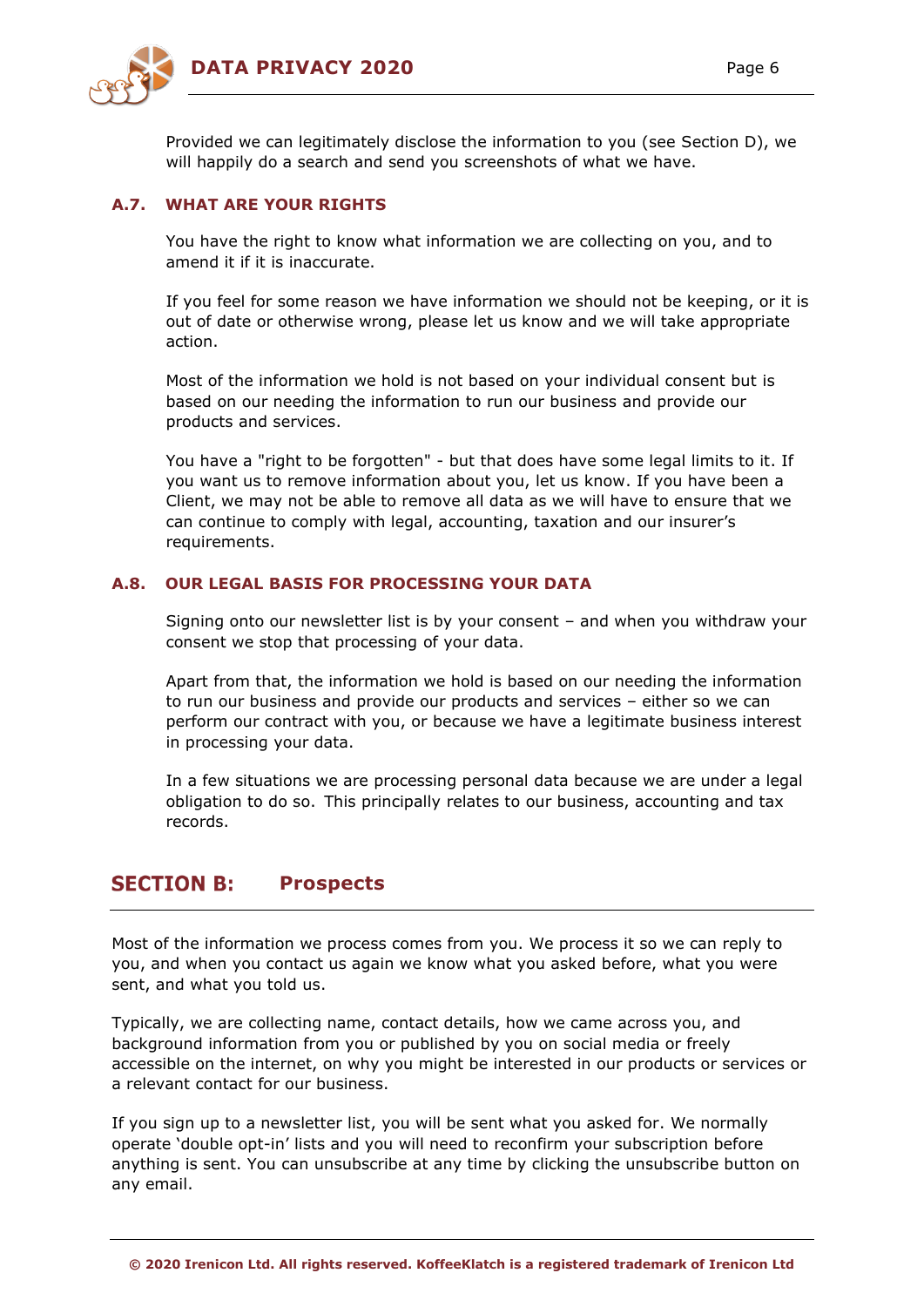

You are not automatically subscribed to any other lists but may be invited to join an appropriate one.

If we email you individually using our own email system or respond to an email sent to us at any of our business email addresses, a copy of that email will also be stored.

If you make an enquiry via our website, we will keep details of that enquiry and response for our data retention period (Section 1, Table, above).

We do not routinely keep special category data. To the extent we hold this, it was supplied or made publicly available by you.

#### **SECTION C: CLIENTS**

Once you buy something from us, we will collect information from you at the point of sale.

This will include the information we collect from Prospects (above). We collect your email address, phone number and postal address so we can provide what we have contracted to, invoice you and keep proper records of our business relationship.

We process your data to support the delivery the goods and services you have bought. We keep records of the goods/services provided to you, and information you give us, so we can support you when needed and advise you of any additional services you may need.

# **C.1. THIRD PARTY DATA**

As well as your own personal data, we understand that you may need to provide us with personal data relating to your employees, your workers, or third parties (often your clients or suppliers) – depending on the services we are providing to you.  We hold all such information under strict confidentiality obligations, as set out in our terms of business.

### **C.2. FINANCIAL AND CREDIT CARD DETAILS**

Credit card payments are handled by an external secure processor in accordance with their data security policies (see Section 1, Table, above).

We receive limited information from our processor for us to tie up your payment with your invoice.

If you pay us by BACS or direct transfer, we know only what the bank tells us, which is usually the name of the person who paid us and how much and the reference number.

We do not routinely keep credit scores nor use credit reference agencies.